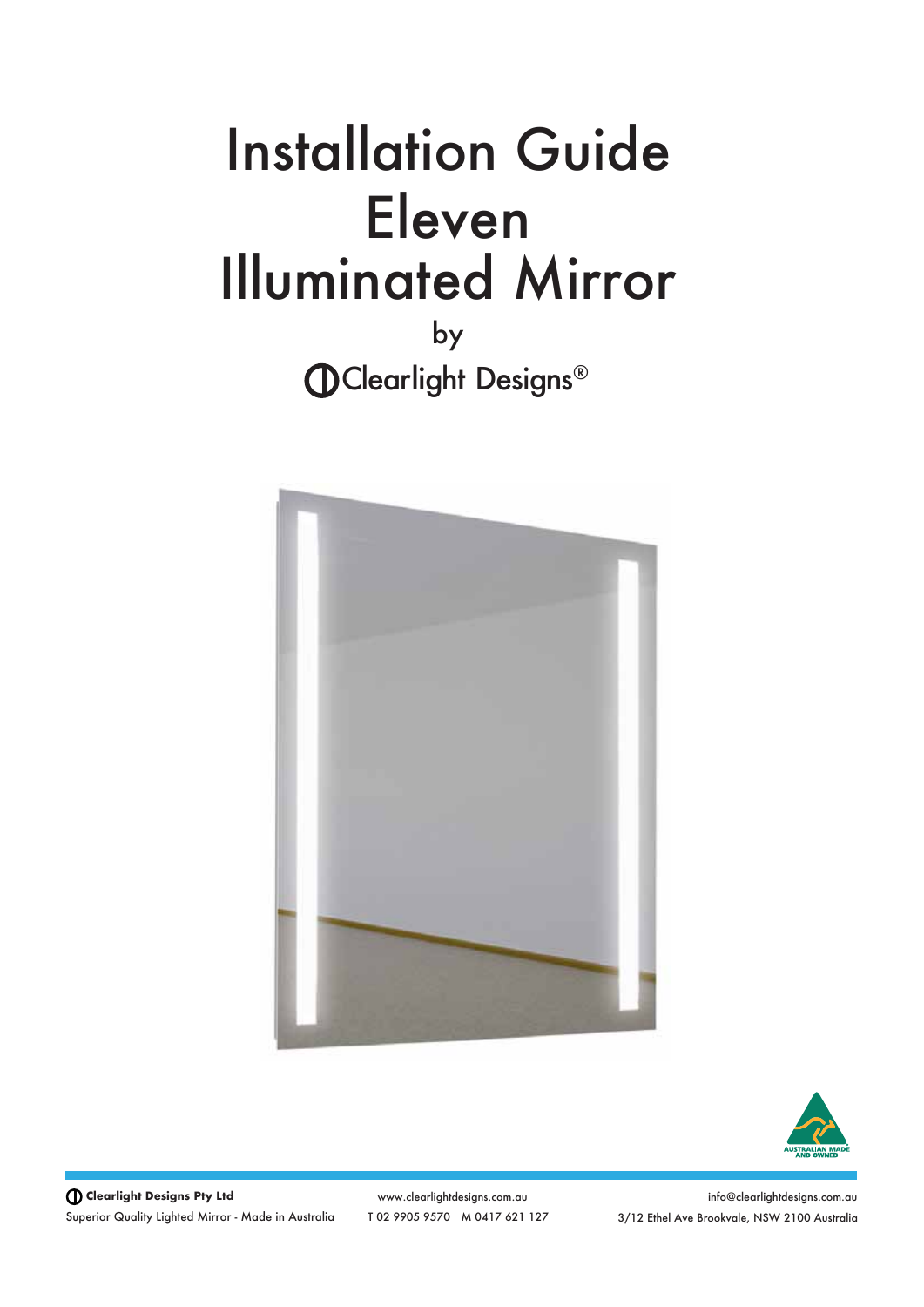## Installation Instructions

#### **Failure to follow installation instructions could result in serious injury, or damage to property.**

**Failure to follow installation instructions will void warranty.**  Please read these instructions carefully before installation to make sure you have all you need, and to understand what you will be doing during all phases of the handling, installation, removal, operation and maintenance of this product. Failure to comply with these precautions violates safety standards of design, manufacture and intended use of the product.

Clearlight Designs assumes no liability for customer's failure to comply with these requirements.

#### **Installation must only be carried out by a licensed electrician or builder according to local authority regulations.**

All electrical works must only be undertaken after disconnection of power by removing fuses or turning off circuit breaker, to ensure all pole isolation of the electrical supply.

#### IMPORTANT!

**Installation must only be carried out by a licensed electrician or builder according to local authority regulations.**

#### Do not remove protective film or plastic corners until your mirror is installed Move mirrors SLOWLY. Plan what you are doing.

## Handling Tips

- Always place the mirror on a soft surface e.g. carpet or folded towels. The edge of the mirror will almost certainly chip if placed on a stone or tiles or hard surface.
- If the mirror has to be removed from the wall re-fit the protective corners before moving. (Dont learn this the hard way)
- Do not touch the frosted glass strips on the back of the mirror. You may end up with the extra task of cleaning off your fingerprints.
- Mirrors are heavy and fragile. Always lift with two people to share the load. Move slowly and carefully, plan and discuss what you are going to do.

## Before fitting the lightbox to the wall or wiring for power connection:

You will need to know the location of:

- 
- the wall studs water pipes electrical cables

Consult your plans and have a licensed electrician install electrical requirements for your mirror in accordance with this installation guide.

## Electrical installation

A light switch to operate the mirror should be installed, on the wall or other convenient location, by a licensed electrician. If a de-mister is fitted to the mirror you will need two cables through the wall. The Demister and LEDs can be operated by the same switch or different switches.

The switch/es connect to a power outlet for the driver/s. To ensure easy access the driver/s can be located in the vanity cupboard under the mirror, or in the ceiling.

It is not recommended to locate the driver/s in the wall cavity behind the mirror as the mirror would have to be removed to change out a driver if necessary.

From the driver a low voltage cable will run inside the wall to protrude at the approximate centre of the mirror mounting structure, ready for connection to the LEDs (and de-mister if applicable).



www.clearlightdesigns.com.au T 02 9905 9570 M 0417 621 127

info@clearlightdesigns.com.au 3/12 Ethel Ave Brookvale, NSW 2100 Australia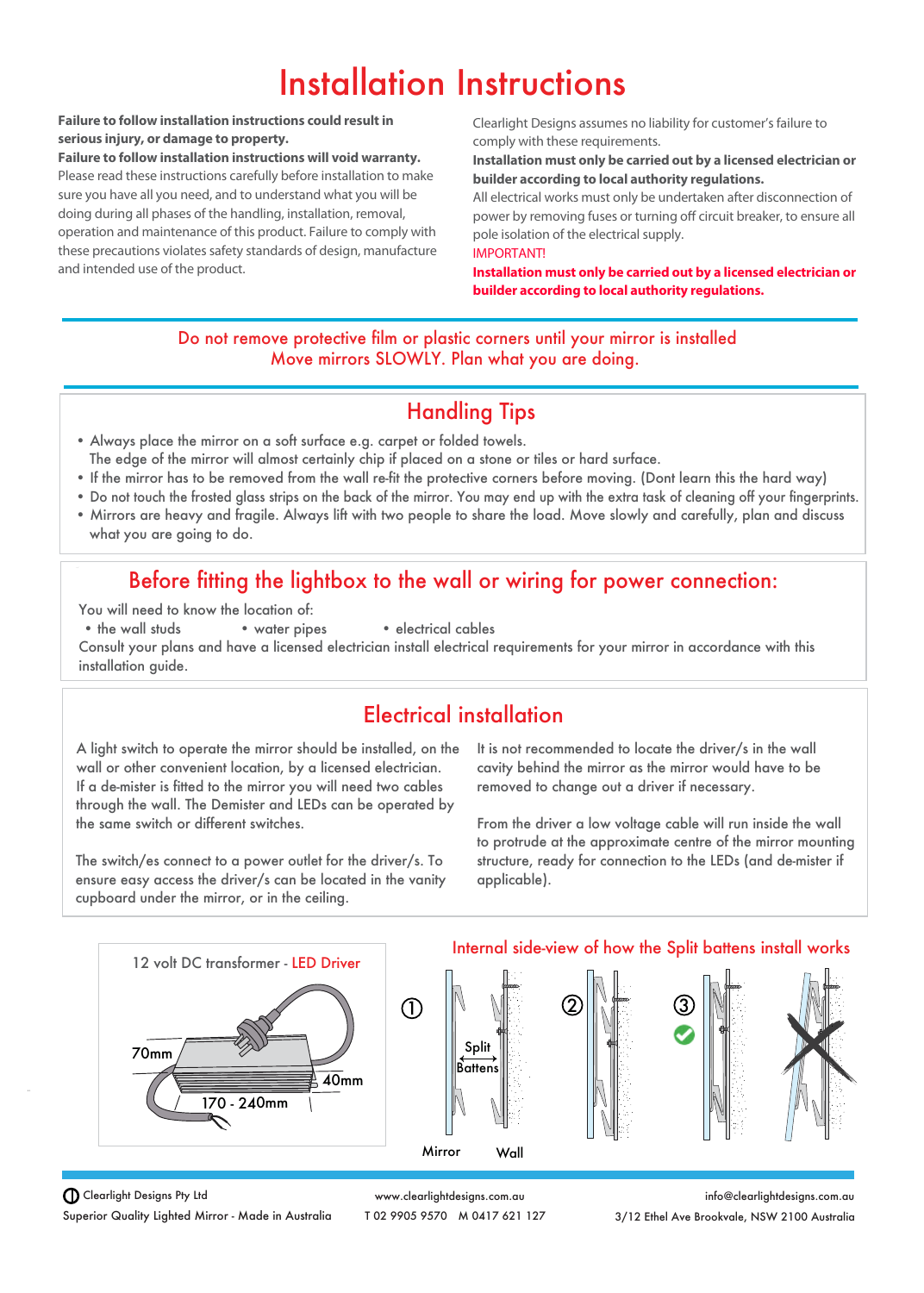#### STEP 1 - Fitting the lightbox to the wall:

 The lightbox structure is to be installed using minimum 8 gauge button head screws, 40mm length, combined with the appropriate wall plugs or expanding wall anchors depending on the type of wall and wall cladding. If the lightbox structure intersects with wall stud even better, just drill another hole/s along the dashed ʻdrill line' you will see above each split batten and screw through into wall studs.

Do not screw in the area painted white.

 Do not drill through the split battens as this may result in bending them out of alignment when screwed to the wall. Large mirrors (around 2 square metres) will have additional holes in the Lightbox for extra load bearing screws. As a guide, the mirrors weigh approximately 20kg to 25kg per square metre.

Start by plotting the planned position of the mirror on the wall:

- Draw a pencil line on the wall, at the intended height of the top of the mirror, and mark the location of the top corners.
- Draw a line 15mm below that line this line is top of lightbox (The mirror sits 15mm clear of the lightbox on all 4 sides.) • Mark the location of the lightbox top corners - 15mm down from the top of the mirror and 15mm in from each side.
- Then mark the lightbox bottom corners 15mm up from the bottom of the mirror and 15mm in from each side.
- If there is no vanity cupboard in front of the lightbox use a table or similar. Place wooden blocks on the top of the vanity and stack them up until they reach the points indicating the bottom corners of the lightbox
- Place the lightbox against the wall on the blocks, check for level, then mark drilling points through the mounting holes.
- Place the lightbox aside and drill the holes in the wall, then fit wall plugs or expanding wall anchors.
- Screw lightbox to the wall.



**Clearlight Designs Pty Ltd** Superior Quality Lighted Mirror - Made in Australia

www.clearlightdesigns.com.au T 02 9905 9570 M 0417 621 127